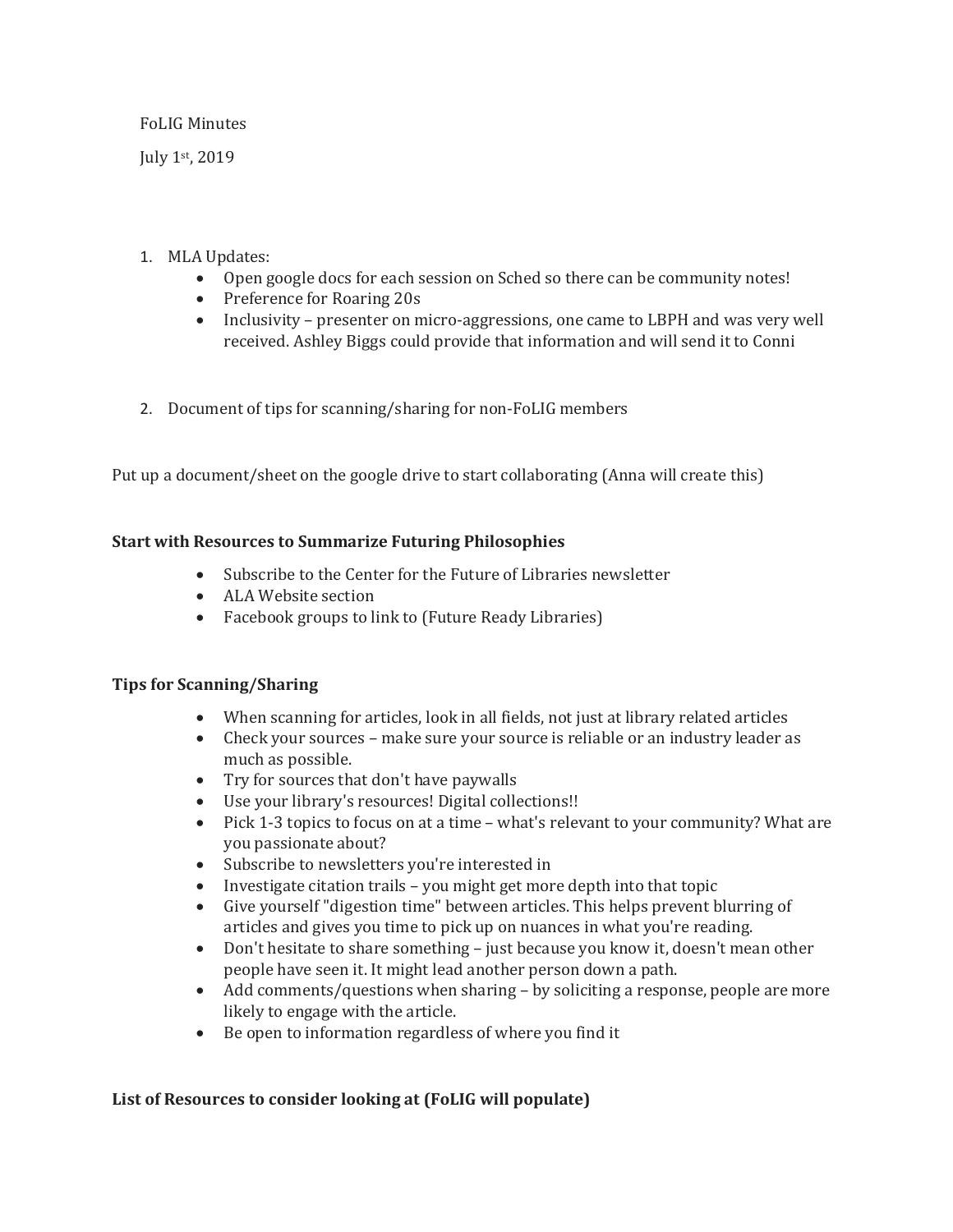- Twitter feeds
- LinkedIn
- Facebook Pages
- Blogs
- Resources without paywalls online
- Hobby groups
- Reddit
- TED Talks
- YouTube
- Podcasts

# **Links to Slack Channel with Schedule**

- *Should we make a channel for each topic?*
- OR should we ask people to tag their post in the FoLIG channel?
- OR should we investigate another sharing platform?

# **Facilitating a Meeting**

- Meet with your co-facilitators ahead of time if possible to coordinate (at least talk!)
- Create an annotated/summary list of articles shared on your topic
- Read the articles before facilitating about them!
- Try to get article count up to around  $15 if$  not enough has been shared, be sure you are also looking for articles!

After the September meeting, look for feedback. Add/take away from this document as needed.

- 3. Possible program touring remote Maryland libraries and their innovations
	- Could we get a vehicle? (Library party bus?)
	- Or could we just encourage carpooling?
	- What are we providing that they can't get for free?
		- What innovative things could they talk to us about?
		- Just talking about what Western Maryland Libraries are like
		- Could it be an innovation share? We bring our stuff too?
		- "Library Cultural Exchange" we do one workshop in Western, one in Southern, one in Eastern. Maybe do one or two/year
		- Maybe have a panel from that area at one location
		- Invite speakers, too?
	- Talk to Thomas what could this look like? What topics could they include
	- Could we ask another entity to host this? We feel charging is a barrier